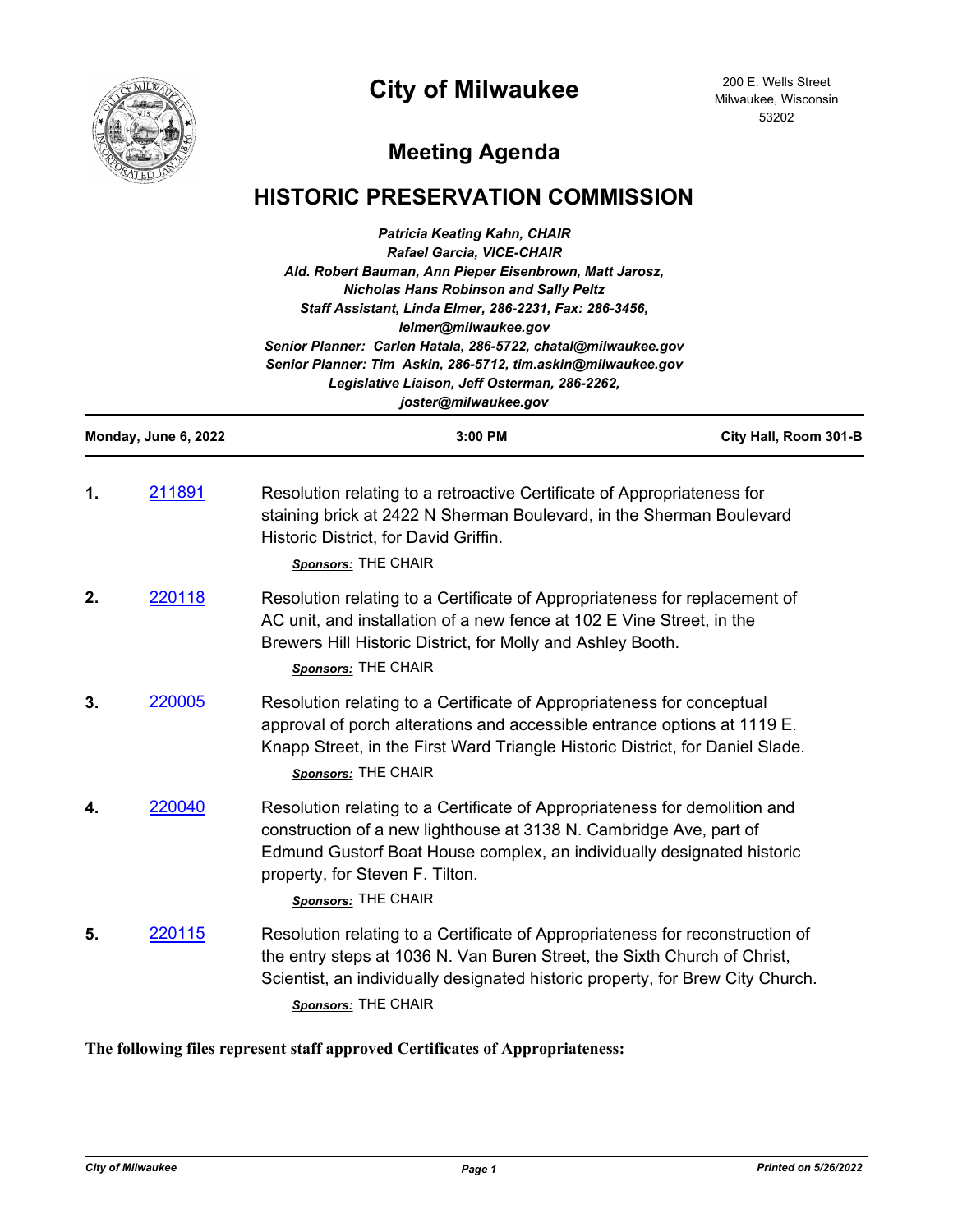| 6.  | <u> 220079</u> | Resolution relating to a Certificate of Appropriateness for fence<br>replacement at 2576 N Vel R Phillips Ave, at the C. Frederick Ehlers<br>House, for Kevin Jackson.<br>Sponsors: THE CHAIR                                                                                                                                                                      |
|-----|----------------|--------------------------------------------------------------------------------------------------------------------------------------------------------------------------------------------------------------------------------------------------------------------------------------------------------------------------------------------------------------------|
| 7.  | 220093         | Resolution relating to a Certificate of Appropriateness for the installation of<br>new quartz panels in the American Legion Emblem at Kilbourn Reservoir<br>Park 626 E. North Avenue for Milwaukee Water Works.<br>Sponsors: THE CHAIR                                                                                                                             |
| 8.  | 220106         | Resolution relating to a Certificate of Appropriateness for assorted<br>masonry and roof repairs at 2006 E. Lafayette Place, in the North Point<br>South Historic District, for Tom Perlewitz & Peggy Perlewitz.<br>Sponsors: THE CHAIR                                                                                                                            |
| 9.  | 220107         | Resolution relating to a Certificate of Appropriateness for replacement of<br>the back half of the driveway with new concrete, removal, and repair of front<br>and rear patio, removal of brick planters, and installation of a small<br>concrete pad at 2721 N. Lake Drive, in the North Point North Historic<br>District, for Ann Jacobs.<br>Sponsors: THE CHAIR |
| 10. | 220108         | Resolution relating to a Certificate of Appropriateness for repairing and<br>repainting the soffit and fascia on the north and south side of the property<br>at 2640 N. Lake Drive, in the North Point North Historic District, for Russell<br>D. Case.<br>Sponsors: THE CHAIR                                                                                     |
| 11. | 220109         | Resolution relating to a Certificate of Appropriateness for a front yard tree<br>removal at 3223 N. Sherman Boulevard, in the Sherman Boulevard Historic<br>District, for Dori Evans.<br>Sponsors: THE CHAIR                                                                                                                                                       |
| 12. | <u>220119</u>  | Resolution relating to a Certificate of Appropriateness for masonry repairs<br>to the main chimney at 2559 N Wahl Avenue, in the North Point North<br>Historic District, for Paul and Kate Gaffney.<br>Sponsors: THE CHAIR                                                                                                                                         |
| 13. | 220122         | Resolution relating to a Certificate of Appropriateness for an additional<br>wall sign at 1036 W. Juneau Avenue, in the Pabst Brewery Historic District,<br>for Energy Services for Milwaukee County.<br>Sponsors: THE CHAIR                                                                                                                                       |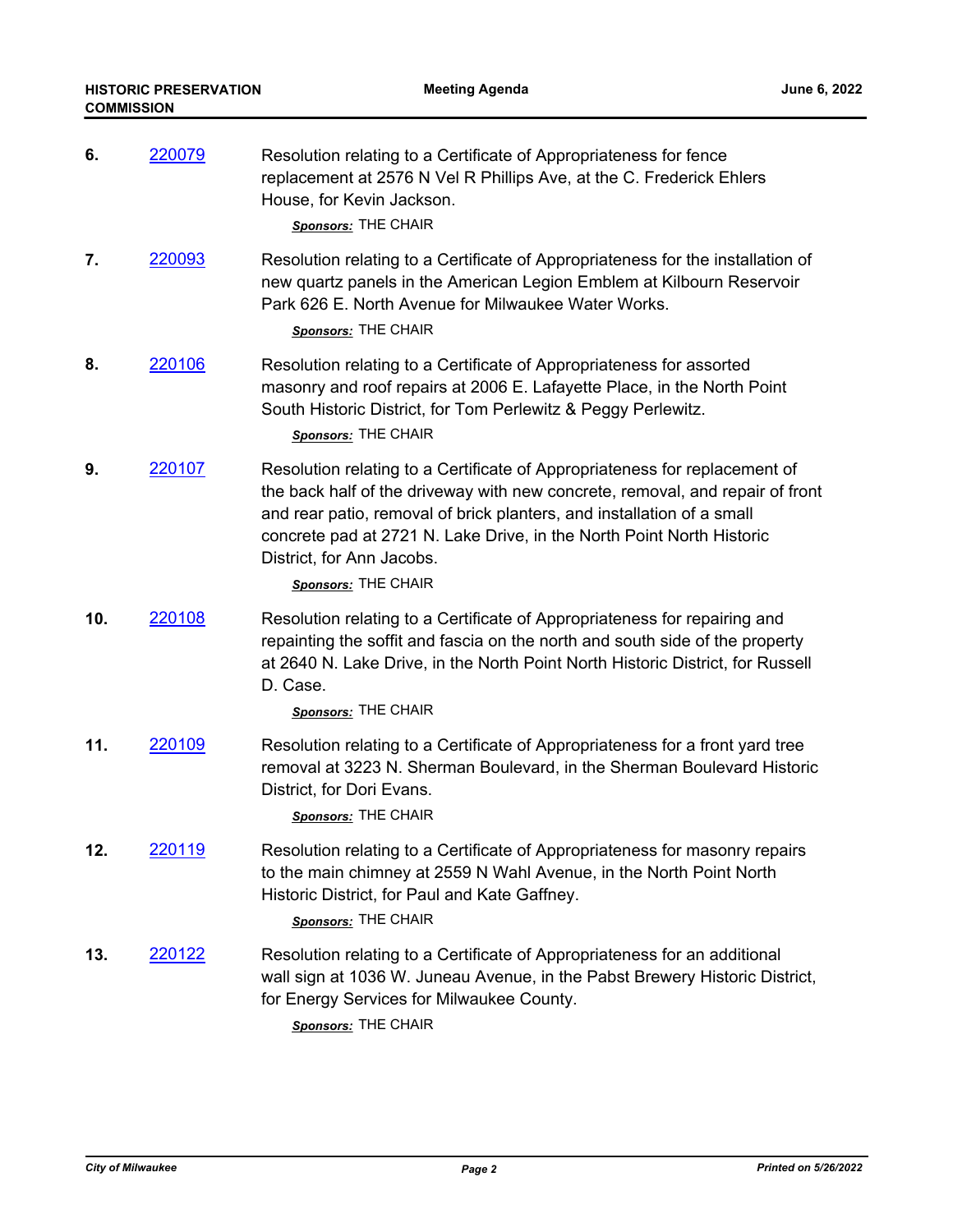| 14. | <u> 220137 </u> | Resolution relating to a Certificate of Appropriateness for a new fence<br>installation at 1037 W. Juneau Avenue, in the Pabst Brewery Complex<br>Historic District, for Blue Ribbon Redevelopment Fund V LLC.<br>Sponsors: THE CHAIR                                  |
|-----|-----------------|------------------------------------------------------------------------------------------------------------------------------------------------------------------------------------------------------------------------------------------------------------------------|
| 15. | 220145          | Resolution relating to a Certificate of Appropriateness for a new fence<br>installation at 2044 N. Lake Drive, in the North Point South Historic District,<br>for J & M Stampen.<br>Sponsors: THE CHAIR                                                                |
| 16. | 220146          | Resolution relating to a Certificate of Appropriateness for replacing railings<br>at 2120 N. Lake Drive, in the North Point South Historic District, for<br>Michael LaMontagna and Jennifer Mell.<br>Sponsors: THE CHAIR                                               |
| 17. | 220150          | Resolution relating to a Certificate of Appropriateness for replacing the<br>front door sconces at 2683 N. Summit Avenue, in the North Point North<br>Historic District, for Ryan Roney.<br>Sponsors: THE CHAIR                                                        |
| 18. | 220159          | Resolution relating to a Certificate of Appropriateness for installation of a<br>solar panel system at 2107 E. Kenilworth Place, in the North Point South<br>Historic District, for Redentor Galang.<br>Sponsors: THE CHAIR                                            |
| 19. | 220160          | Resolution relating to a Certificate of Appropriateness replacement of the<br>storefront door system at 1039 W. Historic Mitchell Street, in the Mitchell<br>Street Historic District, for First Federal Bank of Wisconsin, Edward<br>Schaefer.<br>Sponsors: THE CHAIR |
| 20. | 220169          | Resolution relating to a Certificate of Appropriateness for a new wall sign<br>at 1228 W. Historic Mitchell Street, in the Mitchell Street Historic District,<br>for SourcePoint.<br>Sponsors: THE CHAIR                                                               |
| 21. | <u> 220171</u>  | Resolution relating to a Certificate of Appropriateness for replacement of<br>the concrete in the porch and its steps at 2563 N. 47th Street, in the 47th<br>Street Bungalows Historic District, for Timothy Zielke.<br>Sponsors: THE CHAIR                            |
| 22. | 220172          | Resolution relating to a Certificate of Appropriateness for roof, gutter,<br>brick, and trim repairs at 3202-3210 N. Sherman Blvd., in the Sherman<br>Boulevard Historic District, for Glen Golliday.<br>Sponsors: THE CHAIR                                           |